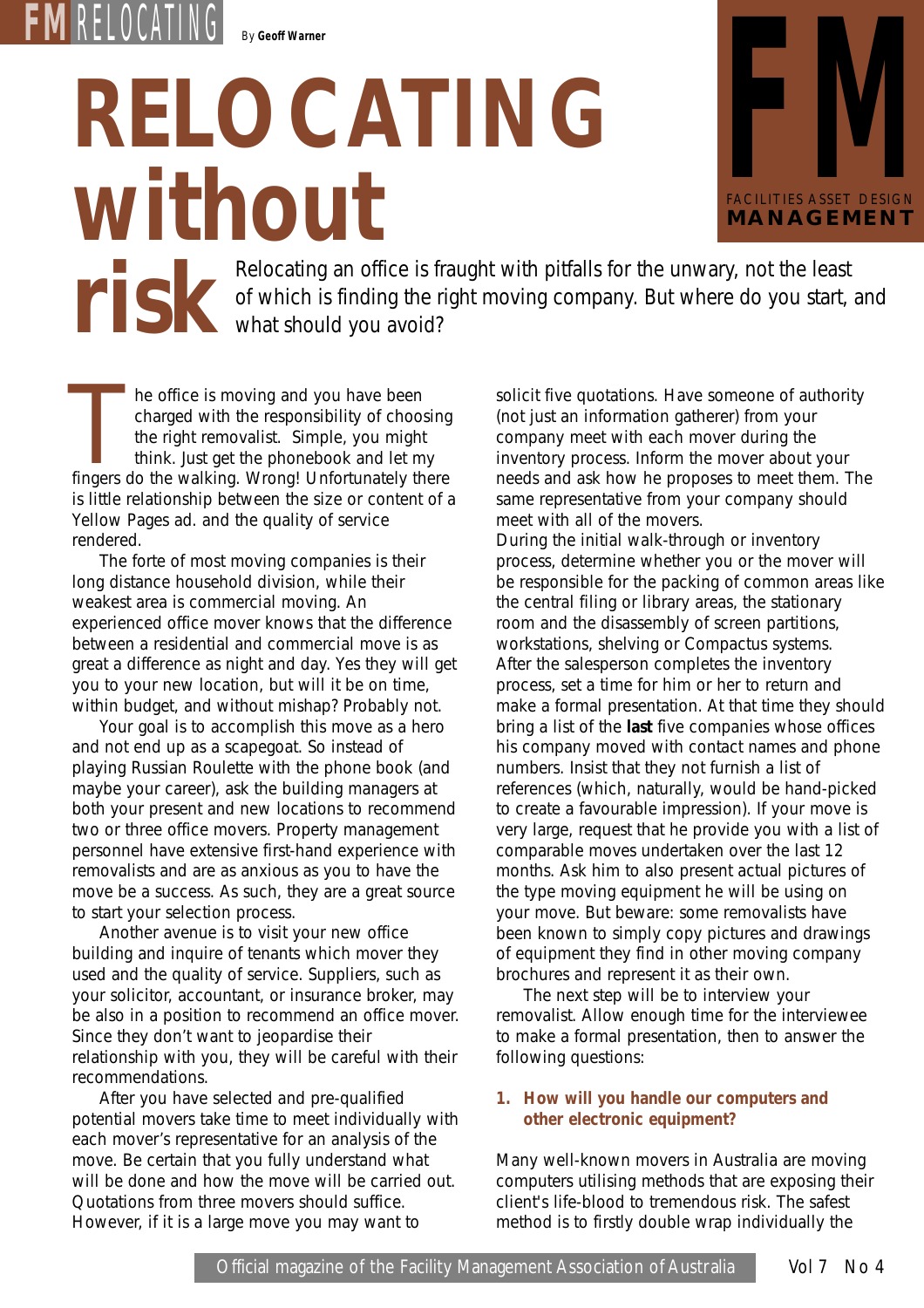

CPU, monitor and printer with at least "20mm bubble wrap". The bubble wrap will protect these components from shock caused by bumping, or in the extreme case of an accident whilst in transit, the computer will still be functional. After all the CPU contains your company's lifeblood.

To save IT people considerable downtime, the keyboard, mouse, mouse pad & associated cables should placed into a plastic computer bag . All components should be labelled & coded accordingly.

The fully wrapped and protected equipment should then be placed onto a steel or wooden trolley. For safe transport the trolley should be sealed with Tintguard™, providing security and weather protection.



*Computer Equipment packed for safe transit*

#### **2. What type of moving boxes will you provide?**

The best moving box folds together and does not need tape.

The principal benefit in the type of box is that it saves staff hours of time building up boxes.

Research shows that it takes 4 minutes and twelve seconds to build a conventional box.<sup>\*</sup>

Tapeless Boxes™ save business downtime by only taking 11 seconds to build. In a major relocation,

this represents a business down time saving of hours.

**\*** Source: Office Moving Systems



*A security sealable Tapeless Box™ reduces downtime throughout the moving process.*

#### **3. How will you handle our mobile pedestals or plan drawers?**

Although some removalists relocate these items on their own wheels. This method exposes the unit to potential damage.

There is a clever invention for minimising downtime during an office relocation. Instead of shutting down hours before your move to pack the contents of your furniture, movers can inflate a Spacepacker™ into each drawer, which immobilizes the contents so that nothing moves around or falls out. The drawers or desks are then simply placed onto a dolly allowing for safe transfer of these items. *Obviously if your removalist does not own Spacepackers™, you must empty and pack the contents of all the drawers.*

#### **4. How will you handle our central filing & library areas?**

Have the removalist, *under close supervision* load your files or books onto trolleys that look like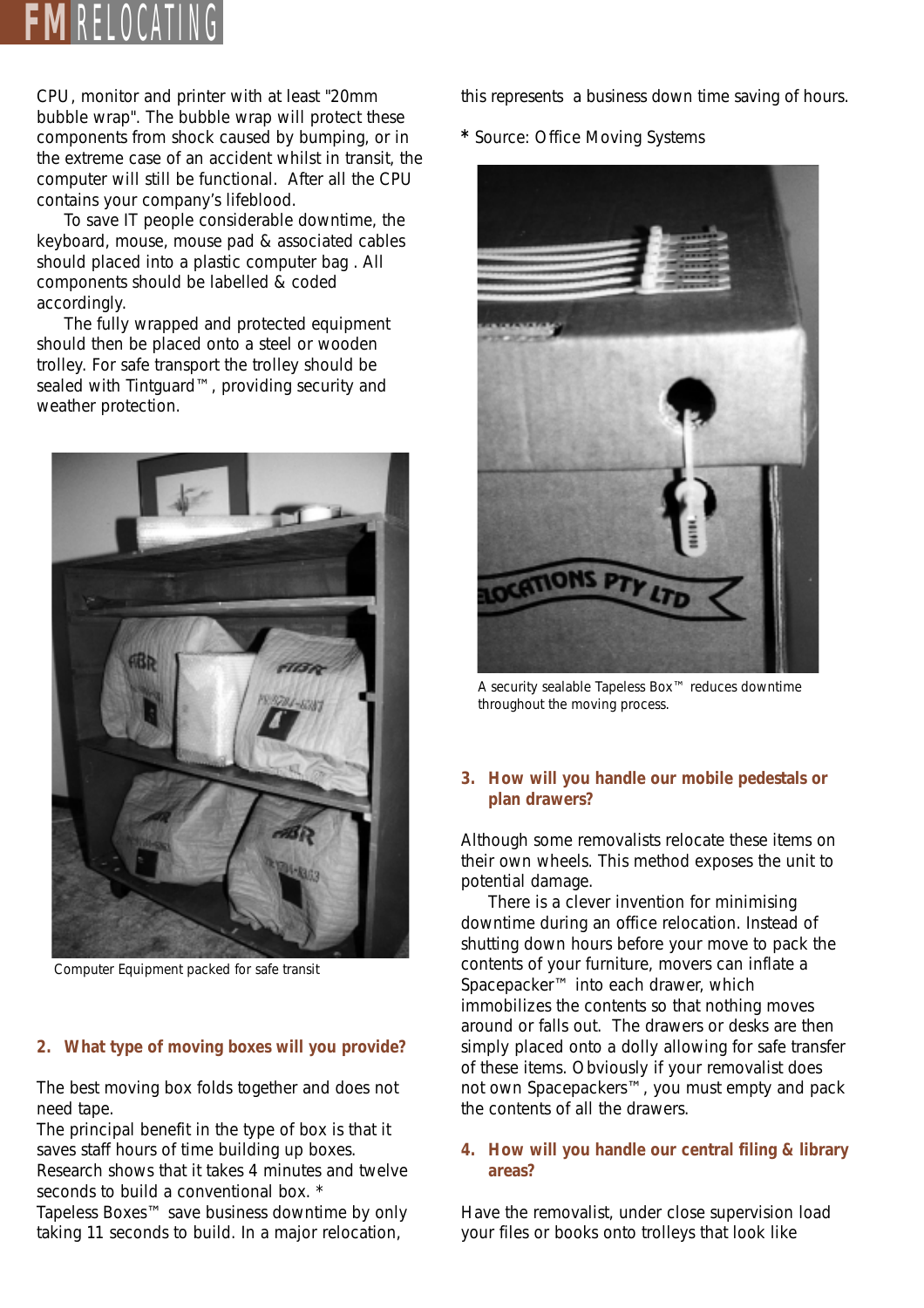

bookcases on wheels. This procedure like Spacepackers™ greatly reduces your downtime because it gives you 100% access to your files & books immediately before and after the move.

The "Dark Ages" method for moving central files & library areas is to pack the files or books into boxes where they can easily become mixed up. This system is very labour-intensive and puts you out of business before and after the move.

#### **5. How will you handle our vertical file cabinets?**

These cabinets can be successfully relocated without unloading the contents, saving business downtime.

If your removalist does not own a File Cabinet Lifter™, they will lift and move these cabinets through a variety of unsafe work practices. Any of which can expose the cabinet to damage through twisting and base distortion.

## **6. How will you protect the office building from getting damaged?**

To protect the doorjambs, the removalists should clamp a special pad called a doorjamb protector to each doorjamb. To protect the carpet, your mover should place masonite sheets that run down the centre of the hallway carpet. To protect the walls your mover should run corrugated cardboard along the walls in high traffic areas. *Building* 



*Unique door protection devices minimise risk of damage to the office and furniture.*

*protection will also protect your furniture and contents from damage.*

# **7. What quality of labour do you have?**

Some removal companies actually train their labourers at the expense of the customer (sending out a totally inexperienced crew to undertake an office move).

Reputable companies hand pick staff and provide hands-on training prior to an employee's first job.

## **8. How will you load furniture into the van?**

The level of sophistication of your mover can be immediately measured if the "floating" method for loading the furniture is used, instead of the stacking method. The former keeps the furniture on the dolly on the floor of the moving van. It is fast, safe, and efficient. The old fashioned way is the stacking method where the mover 'undollies' the furniture onto the truck and stacks it floor to ceiling. This procedure (used on most long distance household moves) can cause considerable crushing damage to anything at the bottom of the pile. It is also slow and very labour intensive.

## **9. How will you handle our screen partitions and workstations?**

Screens have aluminium extrusions on each end that can cause considerable damage to building surfaces.

The best way to relocate these items is to use a 'Panel Moving System', which is part of the 'floating method'.

Movers that lift and drag these items in and out of the building are not only exposing the building surfaces to damage, but risk tearing and ripping the fabric panels.

# **10. What provisions do you have for contingencies such as a truck breakdown, an elevator failure, or the need for additional crew or equipment?**

The best answer is that someone of authority from the moving company will be accessible during your move. Such a person should be an owner or general manager. Usually, the salesperson has no decisionmaking authority in an emergency or last minute change of strategy.